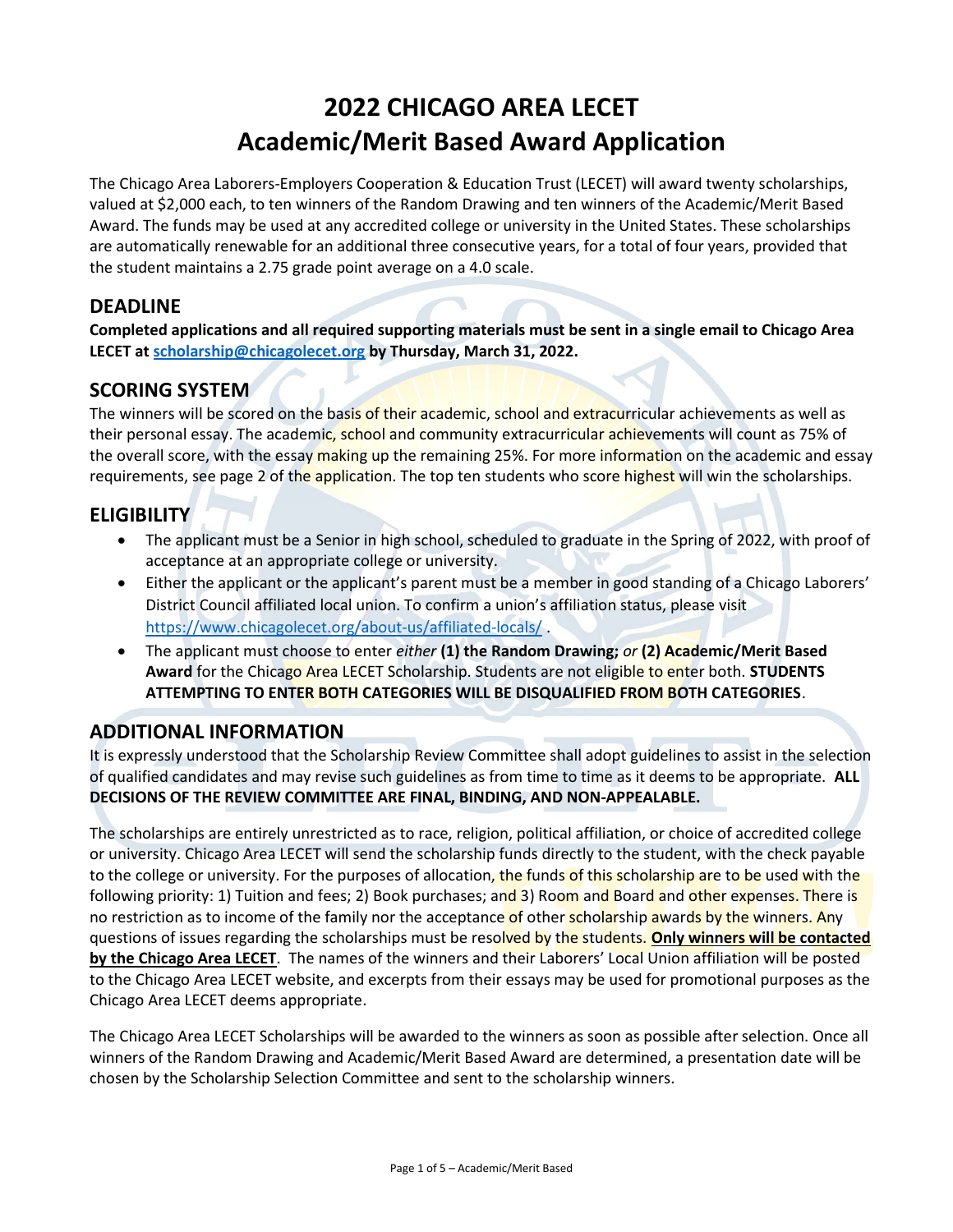## HOW TO APPLY

All applicants must complete the Chicago Area LECET Scholarship Academic/Merit Based Award Application and the personal essay. Email the COMPLETED application, personal essay and all required supporting materials to: scholarship@chicagolecet.org.

#### APPLICATION FORM

Both pages 4 and 5 of the Chicago Area LECET Scholarship Academic/Merit Based Award Application must be completed to qualify for the scholarship.

#### APPLICANT INFORMATION:

This section of the application must be completed on pages 4 and 5 and signed by the applicant. Once the applicant has completed the top section, the applicant must obtain the signatures of an Executive Board Member of the applicant's parent's (or applicant's) Local Union, as well as the principal of the applicant's high school, as outlined below.

#### CERTIFICATION OF EXECUTIVE BOARD MEMBER OF LABORERS' LOCAL UNION:

This section of the application must be completed and signed by an Executive Board Member of the applicant's parent's (or applicant's) Local Union (example: President, Recording Secretary, Financial Secretary or Business Manager). Please note: Business Agents, stewards, and delegates do not qualify as an Executive Board Member.

#### CERTIFICATION OF HIGH SCHOOL PRINCIPAL:

This section of the application must be completed and signed by the principal of the applicant's high school or other authorized high school representative (i.e., guidance counselor).

#### PERSONAL ESSAY

In a PDF document, all applicants must answer the question: How has the Laborers' Union impacted my life?

Essay Guidelines:

- 500 words or less
- Typed, single-spaced. Font should be 12 point Times New Roman, or similar sized font
- 1-inch margin on all four sides of the page
- Upper left corner should include:
	- $\circ$  Applicant's Name, as listed on the application
	- o Applicant's Phone Number, as listed on the application

No additional information about the applicant should be included on the essay

#### APPLICATION SUBMISSION INSTRUCTIONS

Email the following items in a single email to *scholarship@chicagolecet.org* by Thursday, March 31, 2022.

- 1. Completed application with appropriate signatures from Local Union's Executive Board Member and high school principal or authorized high school representative
- 2. Official ACT or SAT Report
- 3. Transcripts that provide 7 semesters of academic work (6 semesters will be considered incomplete/unacceptable record.)
- 4. Completed Activity Page (LECET reserves the right to verify this information.)
- 5. Personal Essay

Students should provide appropriate signature page from the Chicago Area LECET Application to both their high school principal and Local Union's Executive Board Member separately to request signatures from both. Once they have received the signatures back from their high school principal and Local Union's Executive Board Member, then, all materials should be emailed using the following guidelines:

- All documents should be compiled in one email
- All documents should be in a PDF format as **attachments**/do not put in the body of the email/no links to other accounts
- All documents should be labeled with student name and item (i.e., John Smith\_ACT Report)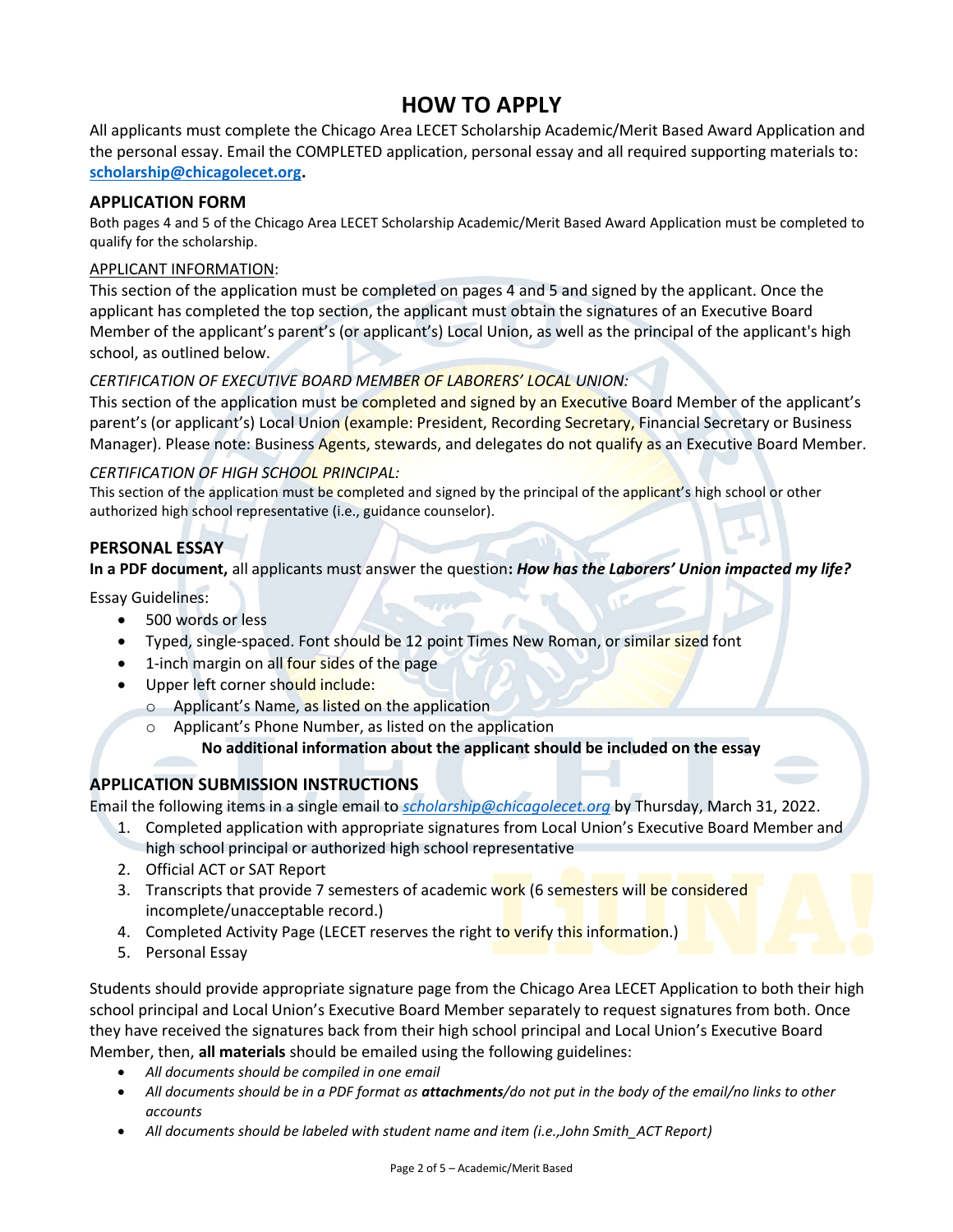#### Chicago Area LECET Scholarship Academic/Merit Based Award Activity Page Include: (NHS, Honor Roll, Clubs, Organizations, Committees, Volunteerism, Arts, Sports, Employment, etc.) Applications due Thursday, March 31, 2022

1 = Freshman 2 = Sophomore 3 = Junior 4 = Senior

| Name of Activity* (School Related)       | <b>Active Years</b> | <b>Title Held if Applicable</b> |
|------------------------------------------|---------------------|---------------------------------|
| <b>Example: Student Govt, NHS, Clubs</b> | 3,4                 | <b>Vice-President</b>           |
|                                          |                     |                                 |
|                                          |                     |                                 |
|                                          |                     |                                 |
|                                          |                     |                                 |
|                                          |                     |                                 |
|                                          |                     |                                 |
|                                          |                     |                                 |
|                                          |                     |                                 |
|                                          |                     |                                 |

| <b>Community Activity* (Indicate organization purpose)</b> | <b>Active Years</b> | <b>Title Held if Applicable</b> |
|------------------------------------------------------------|---------------------|---------------------------------|
|                                                            |                     |                                 |
|                                                            |                     |                                 |
|                                                            |                     |                                 |
|                                                            |                     |                                 |
|                                                            |                     |                                 |
|                                                            |                     |                                 |
|                                                            |                     |                                 |
|                                                            |                     |                                 |
|                                                            |                     |                                 |

| <b>School / Club Athletics*</b> | <b>Active Years</b> | <b>Title Held if Applicable</b> |  |
|---------------------------------|---------------------|---------------------------------|--|
|                                 |                     |                                 |  |
|                                 |                     |                                 |  |
|                                 |                     |                                 |  |
|                                 |                     |                                 |  |
|                                 |                     |                                 |  |
|                                 |                     |                                 |  |
|                                 |                     |                                 |  |
|                                 |                     |                                 |  |

| Award or Honors * | <b>Active Years</b> | Title Held if Applicable |
|-------------------|---------------------|--------------------------|
|                   |                     |                          |
|                   |                     |                          |
|                   |                     |                          |
|                   |                     |                          |
|                   |                     |                          |
|                   |                     |                          |
|                   |                     |                          |

\*Use additional sheets if necessary.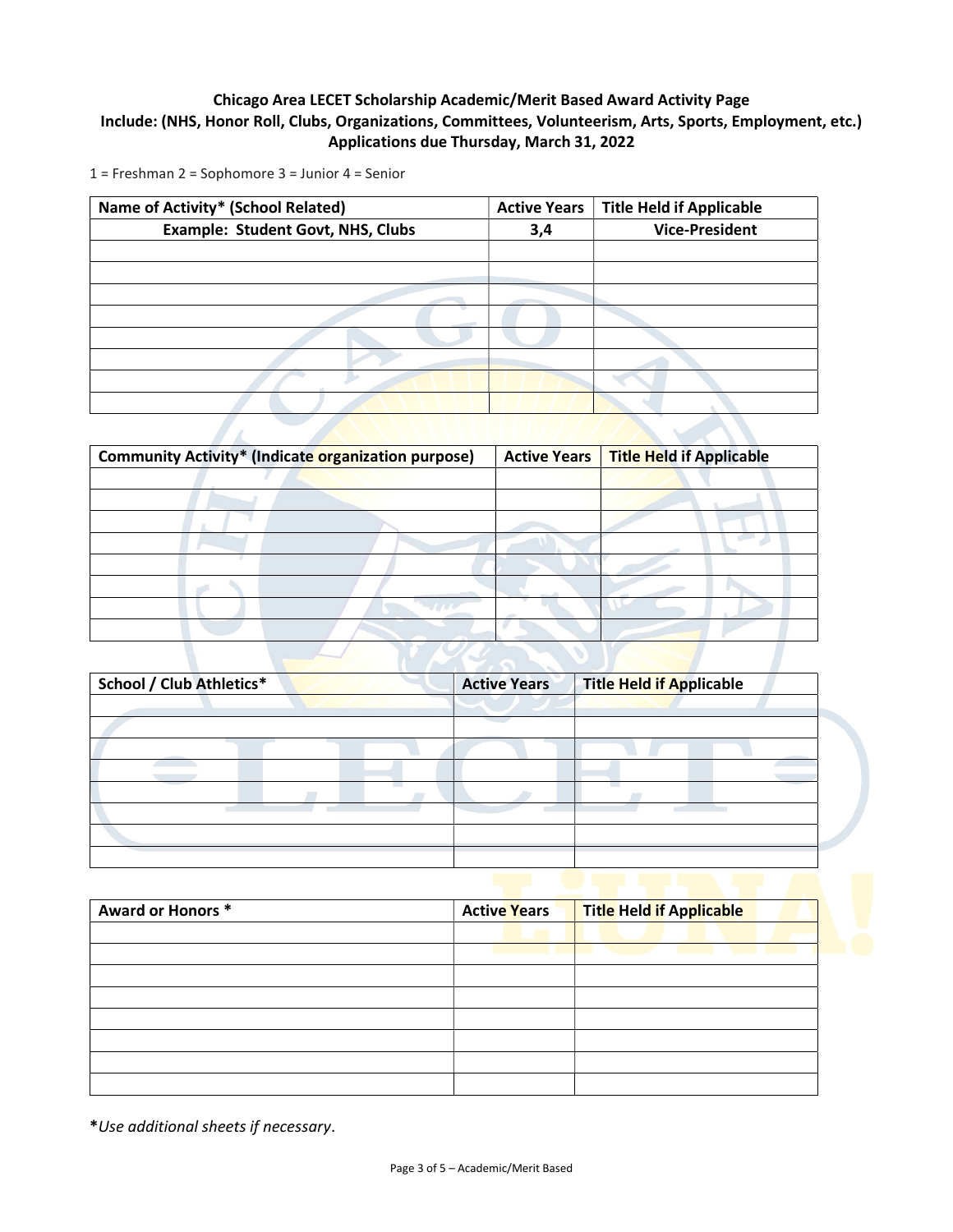#### Chicago Area LECET Scholarship Academic/Merit Based Award Application Certification of Chief Executive Officer of Local Union Applications due Thursday, March 31, 2022

#### APPLICANT INFORMATION (Please complete)

| Name of Applicant: _                                                                                                           |                                                                                                                                                                                                                             |
|--------------------------------------------------------------------------------------------------------------------------------|-----------------------------------------------------------------------------------------------------------------------------------------------------------------------------------------------------------------------------|
|                                                                                                                                | (First, Middle, Last Name)                                                                                                                                                                                                  |
| Applicant's Home Address:                                                                                                      |                                                                                                                                                                                                                             |
|                                                                                                                                | (Address, City, State, Zip)                                                                                                                                                                                                 |
| Phone:                                                                                                                         |                                                                                                                                                                                                                             |
| (Home)                                                                                                                         | (Cell)                                                                                                                                                                                                                      |
| Email:                                                                                                                         |                                                                                                                                                                                                                             |
| Name of Union Member                                                                                                           |                                                                                                                                                                                                                             |
| (Either Applicant or Parent):                                                                                                  |                                                                                                                                                                                                                             |
|                                                                                                                                | (First, Middle, Last Name)                                                                                                                                                                                                  |
| Relationship of Union Member to Applicant:                                                                                     |                                                                                                                                                                                                                             |
| <b>Address of Union Member:</b>                                                                                                |                                                                                                                                                                                                                             |
|                                                                                                                                | (Address, City, State, Zip)                                                                                                                                                                                                 |
| Laborers' Local Union Number:                                                                                                  | LIUNA Member Number:                                                                                                                                                                                                        |
| decision of the judges as published in the announcement.                                                                       |                                                                                                                                                                                                                             |
|                                                                                                                                | (Signature of Applicant)                                                                                                                                                                                                    |
|                                                                                                                                |                                                                                                                                                                                                                             |
| <b>CERTIFICATION OF EXECUTIVE BOARD MEMBER OF LABORERS' LOCAL UNION</b>                                                        |                                                                                                                                                                                                                             |
| (Affiliate of the Chicago Laborers' District Council)                                                                          |                                                                                                                                                                                                                             |
| member is a full member of this union and in good standing.<br>Signed:<br><u> 1989 - Johann Stoff, Amerikaansk politiker (</u> | I certify that I examined the statements of the applicant named on the above form. Statements in regard to the<br>union membership of the applicant or the applicant's parent are in accordance with our records. The union |
| Printed Name:                                                                                                                  | <u> 1989 - Johann Stein, mars and de Branch and de Branch and de Branch and de Branch and de Branch and de Branch</u>                                                                                                       |
|                                                                                                                                | Executive Board Member Title: ___________________________________Laborers' Local Union #: _______________                                                                                                                   |
| <b>Street Address:</b>                                                                                                         | <u> 1980 - Andrea Station Barbara, amerikan personal (h. 1980).</u>                                                                                                                                                         |
|                                                                                                                                |                                                                                                                                                                                                                             |
|                                                                                                                                |                                                                                                                                                                                                                             |
| submission                                                                                                                     | Executive Board Member should print this form, sign it, then scan and email back to the applicant for                                                                                                                       |